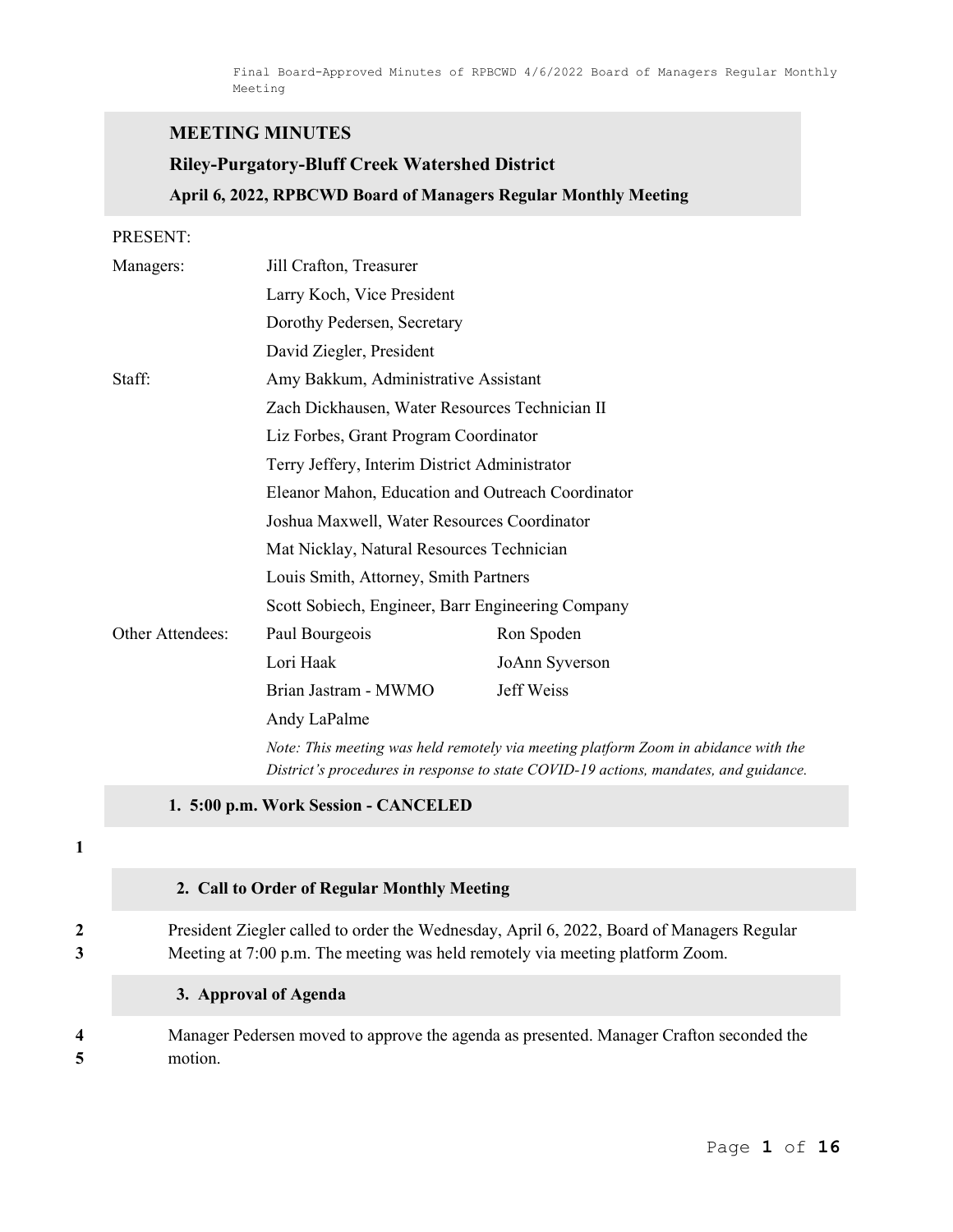- 6 Manager Koch moved to amend the agenda to move items 5c Accept Minutes for March 4, 7 2022, Governance Committee Meeting, and 5d – Accept Minutes for March 24, 2022, Personnel 8 Committee Meeting to the Consent Agenda. He noted he would like Consent Agenda items 7b, c, 9 d, and j to remain on the Consent Agenda with the understanding the Board will reserve time to 10 discuss during the discussion portion of the meeting agenda. He asked to move items 7e, f, g, h, 11 and i off the Consent Agenda. Manager Koch stated the resolution in item 7a should reflect the 12 changes to the Consent Agenda, he requested laying over item 7l to a future meeting or moving to 13 the end of the action items, and he commented 7k – Approval of Governance Committee Regular
- 14 Meeting Schedule isn't the Board's purview.
- 15 The managers agreed by consensus to move items 5c and 5d to the Consent Agenda and move
- 16 item 7l Approval of Resolution 22-032 Authorizing a Cooperative Agreement for the Lower
- 17 MN River Chloride Initiative to the end of the action items.
- 18 Upon a roll call, the motion carried 4-0 as follows:

| Manager  | Action |
|----------|--------|
| Crafton  | Aye    |
| Koch     | Aye    |
| Pedersen | Aye    |
| Ziegler  | Aye    |

19

### 4. Matters of General Public Interest

21 Interim Administrator Jeffery announced that Ms. JoAnn Syverson has requested 10 minutes 22 during this portion of the meeting to share her comments on the UMN wake boat study and her 23 request to the District. The Board, upon confirming no other citizens were in attendance to raise 24 matters of public interest, agreed to Ms. Syverson's request. Ms. Syverson presented her 25 PowerPoint slides on the topic of the UMN wake boat field study findings and her request for the 26 District to take action to help get local governmental unit lake ordinances enacted regarding wake 27 boat distance from shoreline.

- 28 Ms. Syverson highlighted the study's finding that wake boats should be at 2.5 times the 29 minimum distance from shoreline compared to a non-wake surfing boat. She reminded the Board 30 the regulation is for boats to be at a minimum distance of 100 feet from shoreline, and the DNR 31 recommends 200 feet. Ms. Syverson said the DNR's regulations don't separate wake boats from 32 other boats, and the DNR's regulations permit local governmental units to enact local ordinances 33 on their lakes.
- 34 Ms. Syverson informed the managers of her request to the City of Chanhassen to allow buoy 35 markers to be put in Lotus Lake to demark the location of 100 feet distance from the shoreline 36 and her request to prohibit wake boats in the portion of Lous Lake that is only 431 feet across.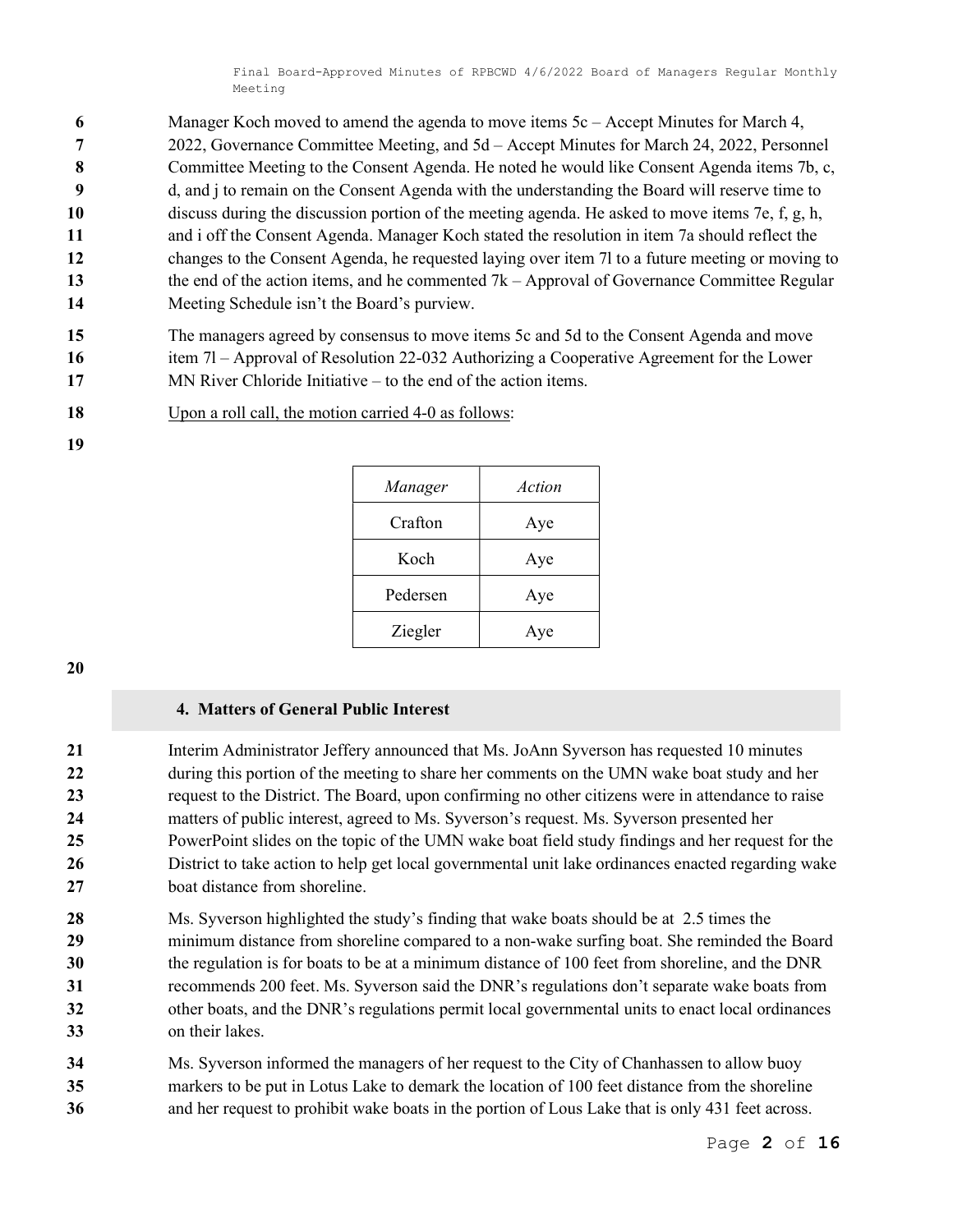Manager Koch said he would like the District to look into this issue prior to spending a lot more money on Lotus and Riley for alum treatments. He noted staff Maxwell raised the issue of increased levels of phosphorous in the shallower portions of Lotus Lake. Manager Koch said he thinks data would show a high correlation between the wake boats and the increase in phosphorous. He referenced an extensive study undertaken in Wisconsin. Manager Koch said the UMN study is a good study showing impacts on distance to shore and impacts to shore but not impacts to lake bottoms. He said his understanding is this Wisconsin study will fill in that piece.

- 44 President Ziegler said this item should be added to a future Board meeting agenda.
- 45

#### 5. Reading and Approval of Meeting Minutes

#### 46 a. March 2, 2022, RPBCWD Board of Managers Regular Monthly Meeting

Manager Pedersen moved to approve the minutes of the March 2, 2022, Board of Managers Regular Meeting. Manager Koch seconded the motion. Managers Pedersen and Crafton noted several non-substantive edits to be made. Managers Pedersen and Koch accepted the friendly amendments. Upon a roll call vote, the motion carried 4-0:

51

| Manager  | Action |
|----------|--------|
| Crafton  | Aye    |
| Koch     | Aye    |
| Pedersen | Aye    |
| Ziegler  | Aye    |

52

# 53 b. Board of Managers March 17 Special Meeting

- 54 Manager Pedersen moved to accept the minutes of the Board's March 17<sup>th</sup> special 55 meeting. Manager Crafton seconded the motion. Manager Crafton noted a spelling
- 56 correction. Manager Pedersen agreed to the friendly amendment. Upon a roll call vote, the 57 motion carried 4-0 as follows:

| Manager  | Action |
|----------|--------|
| Crafton  | Aye    |
| Koch     | Aye    |
| Pedersen | Aye    |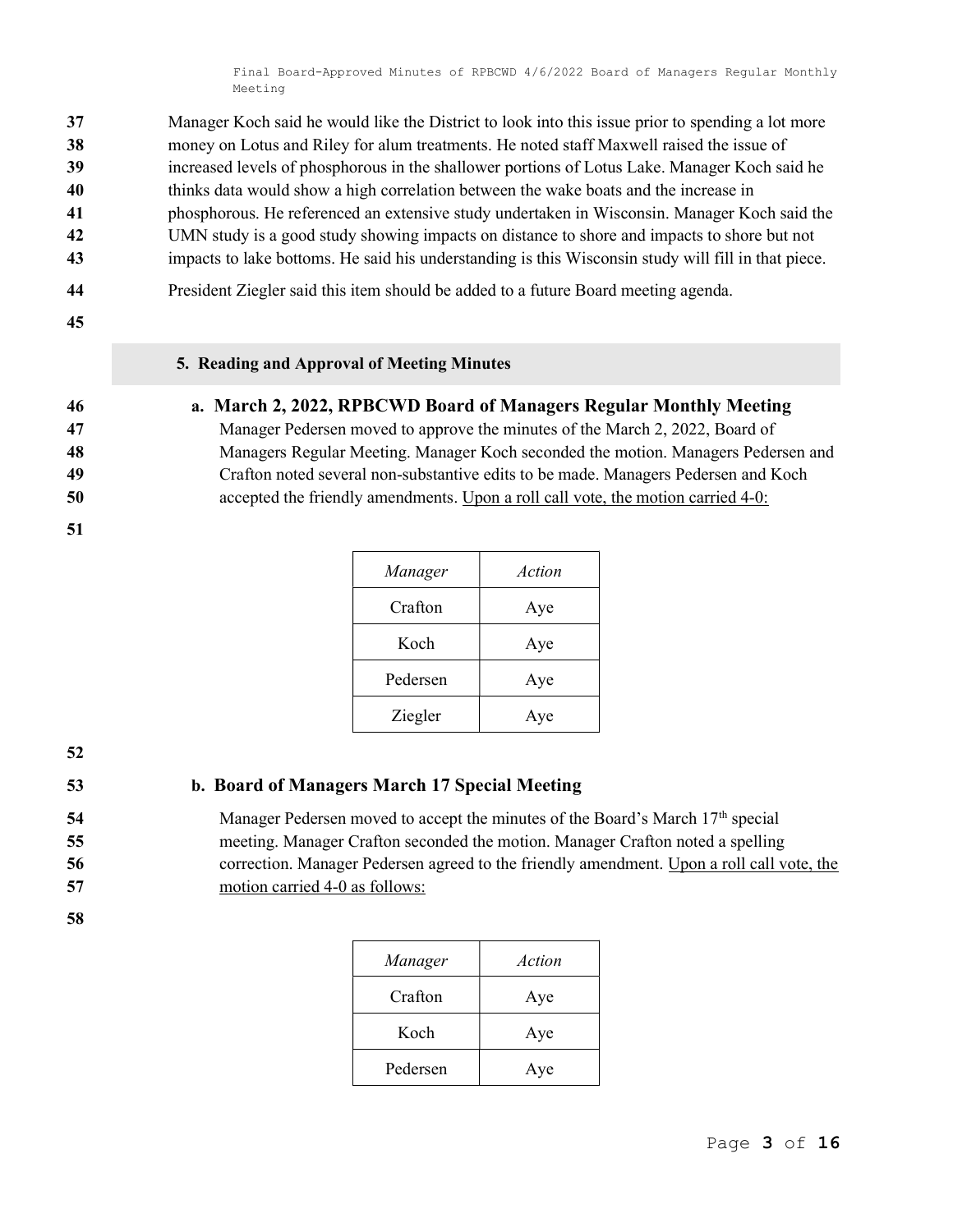Ziegler Aye 6. CAC 60 a. Report and CAC Minutes 61 Mr. Weiss reported on the CAC's March  $21<sup>st</sup>$  meeting. He summarized the 90-minute presentation "The Earth, Soil, Dirt Beneath our Feet" given by Dr. Ann Marie Journey and the CAC's discussion afterward. He reported the CAC passed a motion recommending to the Board of Managers the District's development an educational program for citizens and community to help understand and implement soil health principles and best management practices, including the five soil health best practices, including cover, minimal disturbance, plant diversity, maintaining living roots, and including herbivores. Manager Koch said his understanding is the Board is going to be engaged in review of the District's rules and regulations. He said he hopes soil health and rules pertaining to soil, erosion, building sites, etc. include at least a consideration of soil health issues. President Ziegler mentioned a Minnehaha Creek Watershed District project to rehabilitate 100 acres of farmland a few years ago. He said it would be interesting to learn how successful that project was. President Ziegler said this topic should be added to a future Board agenda. Manager Koch moved to direct staff to develop recommendations on how the District could develop education and outreach on this topic and recommendations on how to incorporate soil health into the District's rules and permitting program. Manager Pedersen seconded the motion. Upon a roll call vote, the motion carried 4-0 as follows: 80 b. Confirm Board Representative for April 18<sup>th</sup> CAC Meeting 81 Manager Crafton stated she will be the Board representative at the April  $18<sup>th</sup>$  CAC. 7. Consent Agenda **President Ziegler reviewed the revised Consent Agenda. Manager Pedersen moved to approve the** 84 Consent Agenda as revised. Manager Crafton seconded the motion. Upon a roll call vote, the motion carried 4-0 as follows: 

| Manager | Action |
|---------|--------|
| Crafton | Aye    |
| Koch    | Aye    |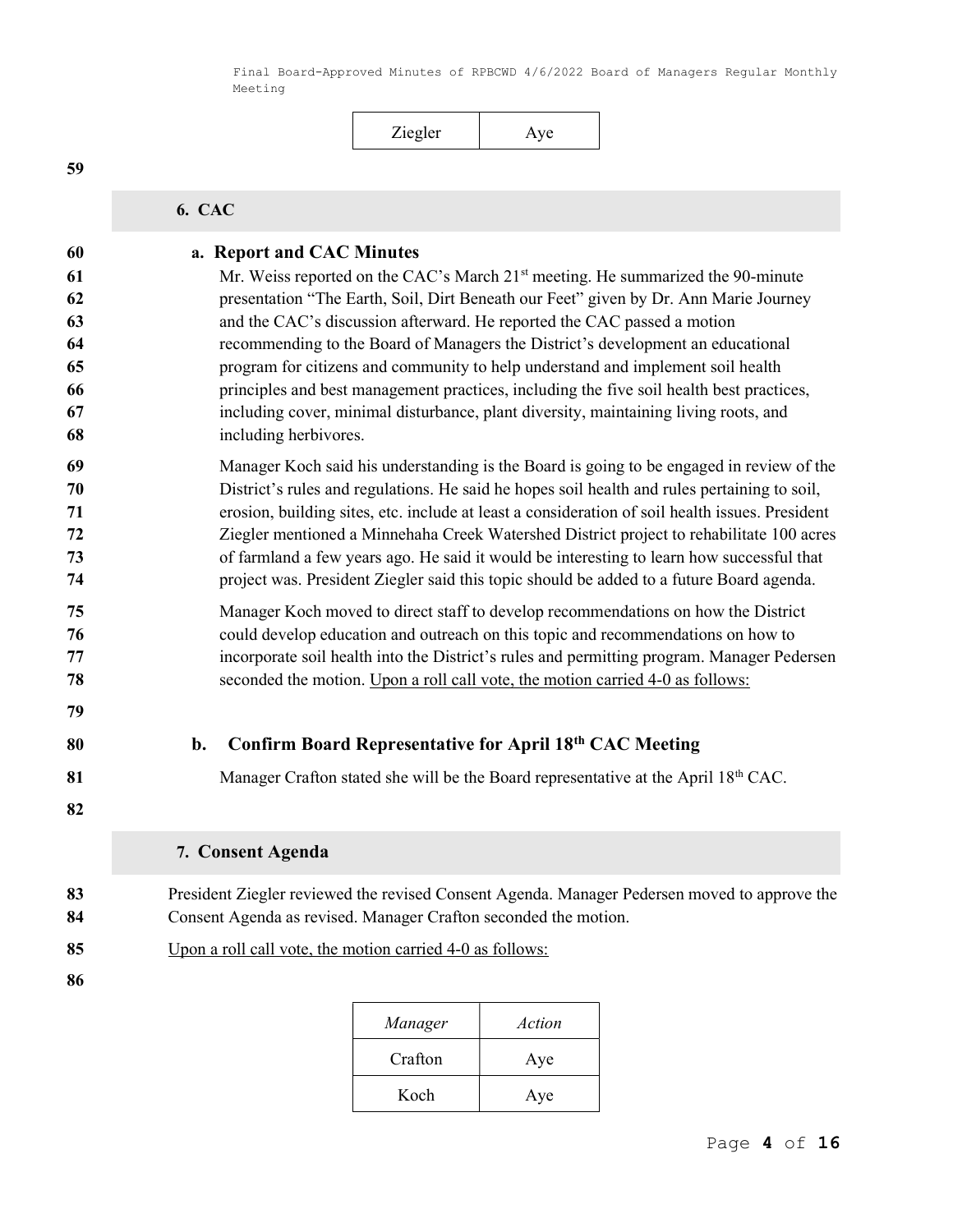| Pedersen | Aye |
|----------|-----|
| Ziegler  | Aye |

| 88 | The Consent Agenda included items $5c -$ Accept Minutes for March 4, 2022, Governance         |
|----|-----------------------------------------------------------------------------------------------|
| 89 | Committee meeting, 5d – Accept Minutes for March 24, 2022, Personnel Committee meeting, 7a    |
| 90 | - Approve Resolution 22-023 to approve Consent Agenda, $7b$ - Accept March Staff Report, 7c - |
| 91 | Accept March Engineer's Report, 7d – Accept March Construction Inspection Memo, 7j –          |
| 92 | Summary of March $24th$ Personnel Committee, and $7k -$ Approval of Governance Committee      |
| 93 | Regular Meeting Schedule.                                                                     |
| 94 |                                                                                               |

|                | 8. Action Items                                                                                                                                       |
|----------------|-------------------------------------------------------------------------------------------------------------------------------------------------------|
| 95<br>96<br>97 | <b>Items Pulled from Consent Agenda</b><br>a.<br><b>7e Approve Payment of Chloride Reduction Grant Reimbursement</b><br>i.<br>to Eden Prairie Schools |
| 98             | Manager Pedersen moved to approve payment of the chloride reduction grant                                                                             |
| 99             | reimbursement to Eden Prairie Schools. Manager Crafton seconded the motion.                                                                           |
| 100            | Manager Koch said his understanding is that there is no agreement between the                                                                         |
| 101            | chloride parties and asked for more details.                                                                                                          |
| 102            | Interim Administrator Jeffery said the District has an agreement in place with                                                                        |
| 103            | the City of Eden Prairie. He provided details about the Clean Water                                                                                   |
| 104            | Implementation grant the District was awarded in 2019. He explained that grant                                                                        |
| 105            | pays for both the Lower Minnesota River chloride initiative and the Hennepin                                                                          |
| 106            | County chloride initiative and the wetland rehabilitation on Pioneer Trail.                                                                           |
| 107            | Interim Administrator Jeffery said there is a grant agreement with Eden Prairie                                                                       |
| 108            | schools. He said what is lacking is a cooperative agreement between the four                                                                          |
| 109            | agencies to whom this grant was awarded and who are required to provide the                                                                           |
| 110            | matching funds. Interim Administrator Jeffery said since the RPBCWD is                                                                                |
| 111            | responsible for submitting initial payment of these grants and then being                                                                             |
| 112            | reimbursed, there should be in place a cooperative agreement. Interim                                                                                 |
| 113            | Administrator Jeffery said agenda item 7l is that cooperative agreement.                                                                              |
| 114            | Manager Koch said he thinks the parties should work out the cooperative                                                                               |
| 115            | agreement before the District approves any monies. He said he hasn't had a                                                                            |
| 116            | chance to look at the cooperative agreement and he wants to review it and make                                                                        |
| 117            | sure the District is following a good process with its grants.                                                                                        |
| 118            | Manager Koch moved to table this item and have Interim Administrator Jeffery                                                                          |
| 119            | put together information on the cooperative agreement and have everyone agree                                                                         |
| 120            | on the process and have the committee sign something saying the committee                                                                             |
| 121            | has reviewed it and it can be paid. Manager Koch said approving it before that                                                                        |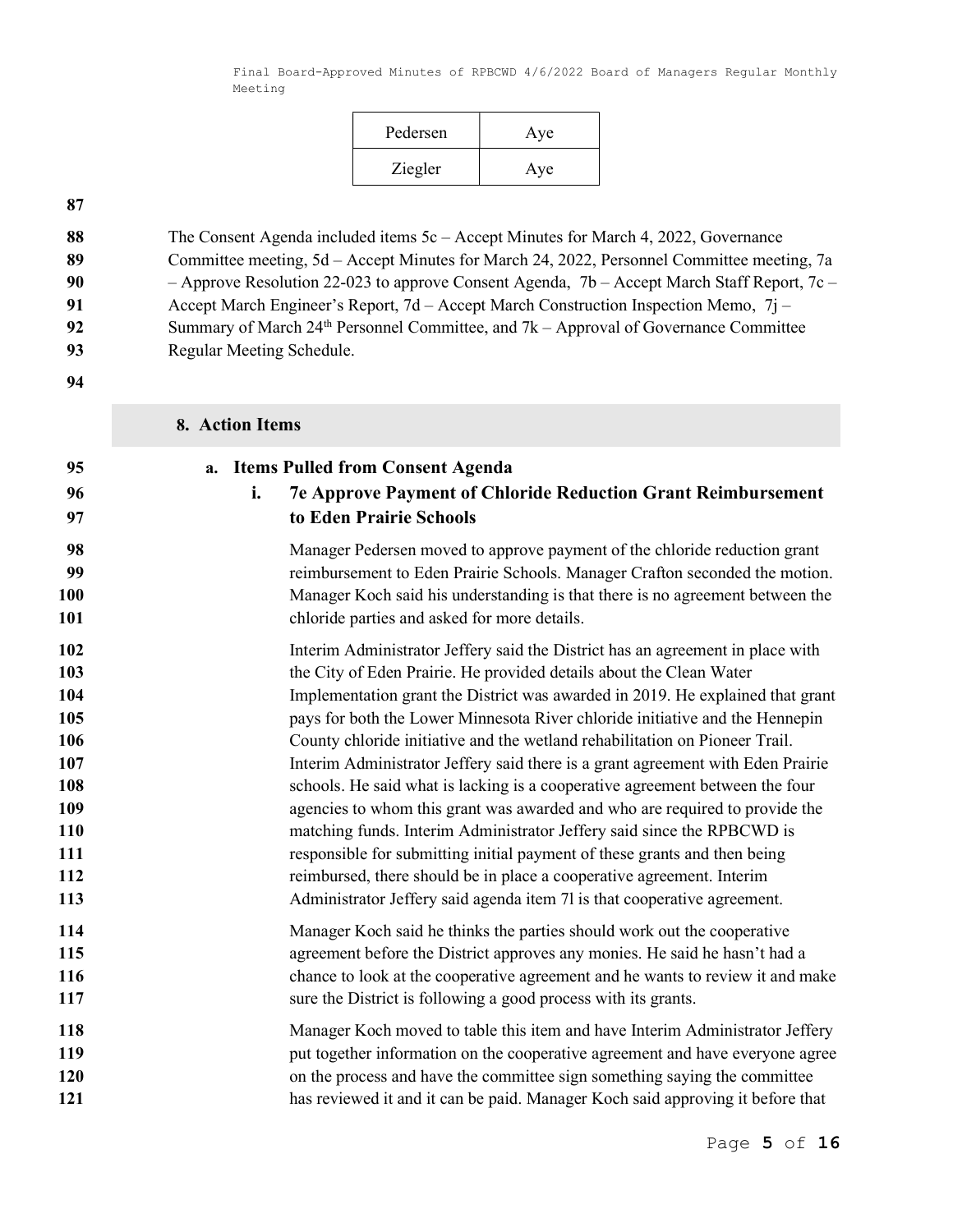| 122 | is not a good practice. Interim Administrator Jeffery said there is not         |
|-----|---------------------------------------------------------------------------------|
| 123 | documentation of the process, but the entities have been meeting as a group and |
| 124 | going through the process.                                                      |
| 125 | President Ziegler highlighted the fact that the District has been paying grant  |
| 126 | reimbursements, commenting that the District could pay this one following that  |
| 127 | same process while in parallel working out the new process.                     |
| 128 | The managers discussed their opinions on paying or not paying this grant        |
| 129 | reimbursement at this time.                                                     |
| 130 | Manager Koch amended his motion amendment to continue discussion of this        |
| 131 | item at a continuance of the meeting on Friday, April $8th$ at 10 a.m.          |
| 132 | Manager Koch's motion died due to lack of a second.                             |
| 133 | Upon a roll call vote, the motion carried 3-1 as follows:                       |
| 134 |                                                                                 |

| Manager  | Action |
|----------|--------|
| Crafton  | Aye    |
| Koch     | No     |
| Pedersen | Aye    |
| Ziegler  | Aye    |

| 1JV |     |                                                                                 |
|-----|-----|---------------------------------------------------------------------------------|
| 137 | ii. | 7f Approve Permit 2021-085 7851 Park Drive Storage Expansion as                 |
| 138 |     | Presented in the Proposed Board Action Section of the Permit                    |
| 139 |     | <b>Review Report</b>                                                            |
| 140 |     | Manager Pedersen moved to approve Permit 2021-085 Park Drive Storage            |
| 141 |     | Expansion as Presented in the Proposed Board Action Section of the Permit       |
| 142 |     | Review Report. Manager Crafton seconded the motion.                             |
| 143 |     | Manager Koch expressed his concern about language that leaves the District      |
| 144 |     | negotiating after-the-fact maintenance agreements. Manager Koch moved to        |
| 145 |     | amend the motion to revise language to make the maintenance agreements          |
| 146 |     | available in advance where possible, and where not possible, make it clear they |
| 147 |     | have to enter into a maintenance agreement that the District accepts. Manager   |
| 148 |     | Ziegler seconded the motion.                                                    |
| 149 |     | Interim Administrator Jeffery asked for more details about what Manager Koch    |
| 150 |     | was specifically referencing in the permit review report and talked about the   |
| 151 |     | District's templates. There was discussion about the District's maintenance     |
| 152 |     | agreement processes. Manager Koch suggested the District discuss its            |
|     |     |                                                                                 |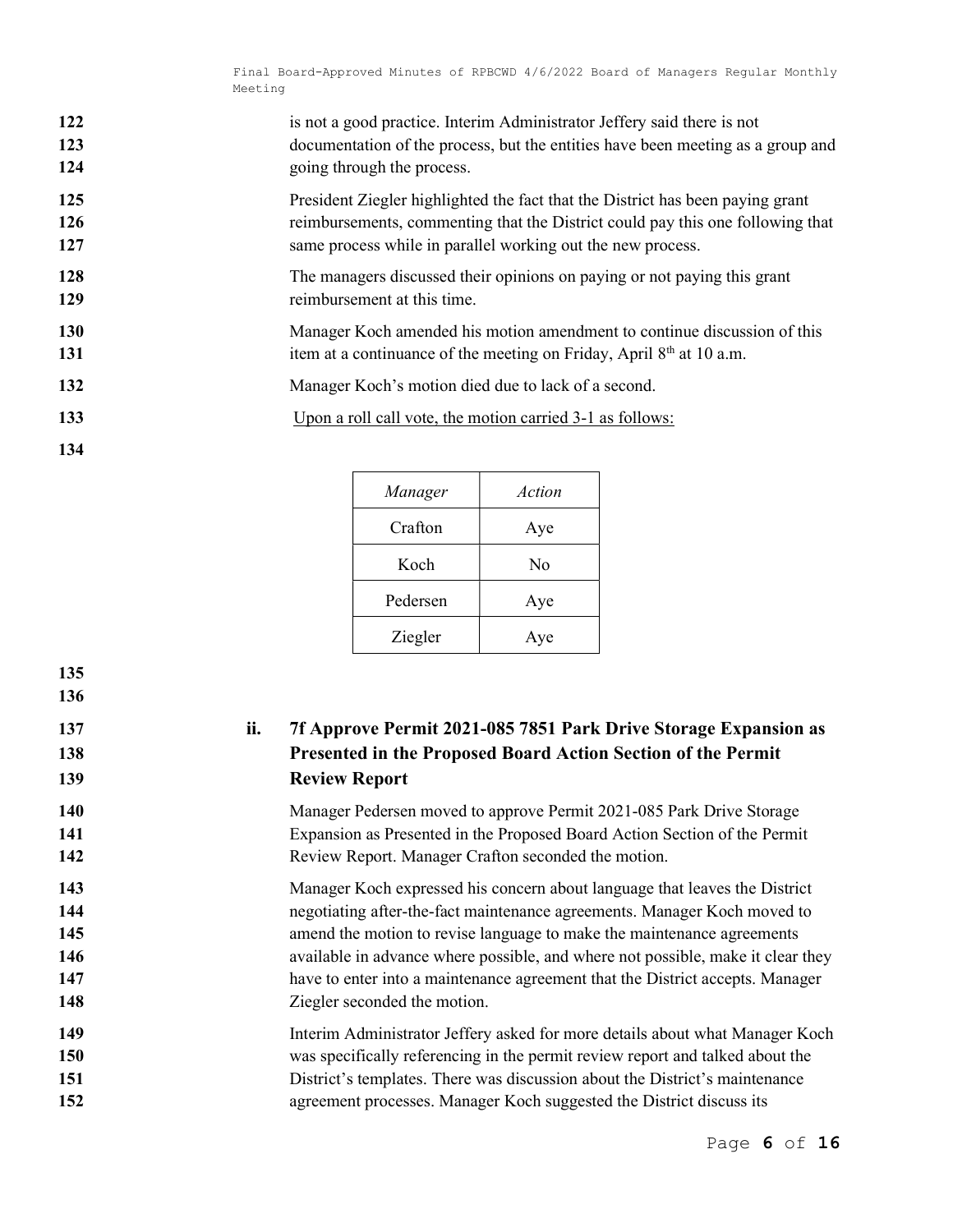153 inspection processes as part of the discussion about the District's rules.

154 Manager Koch withdrew his motion to amend.

155 Upon a roll call vote, the motion carried 4-0 as follows:

Manager Action Crafton Aye Koch Aye Pedersen Aye Ziegler Aye

157

156

| 158<br>159 | iii. | 7g Approve Permit 2022-002 New Vantage/Momentum Building as<br>Presented in the Proposed Board Action Section of the Permit |
|------------|------|-----------------------------------------------------------------------------------------------------------------------------|
| <b>160</b> |      | <b>Review Report</b>                                                                                                        |
| 161        |      | Manager Pedersen moved to approve Permit 2022-002. Manager Crafton                                                          |
| 162        |      | seconded the motion. Manager Koch moved to amend the motion to amend the                                                    |
| 163        |      | report's recommendation $#2$ on page 11 to the effect that the applicant must                                               |
| 164        |      | execute a maintenance and inspection agreement acceptable to or approved by                                                 |
| 165        |      | the District.                                                                                                               |
| 166        |      | Engineer Sobiech said he has no concerns with adopting the language proposed                                                |
| 167        |      | by Manager Koch.                                                                                                            |
| 168        |      | Managers Pedersen and Crafton accepted Manager Koch's friendly amendment.                                                   |
| 169        |      | Upon a roll call vote, the motion carried 4-0 as follows:                                                                   |
| 170        |      |                                                                                                                             |

| Manager  | Action |
|----------|--------|
| Crafton  | Aye    |
| Koch     | Aye    |
| Pedersen | Aye    |
| Ziegler  | Aye    |

- 172 iv. 7h Approve Continued Financial Assistance of Carver County and 173 Eden Prairie AIS Inspection Program
- 174 Manager Koch moved to approve Carver County's request on the condition the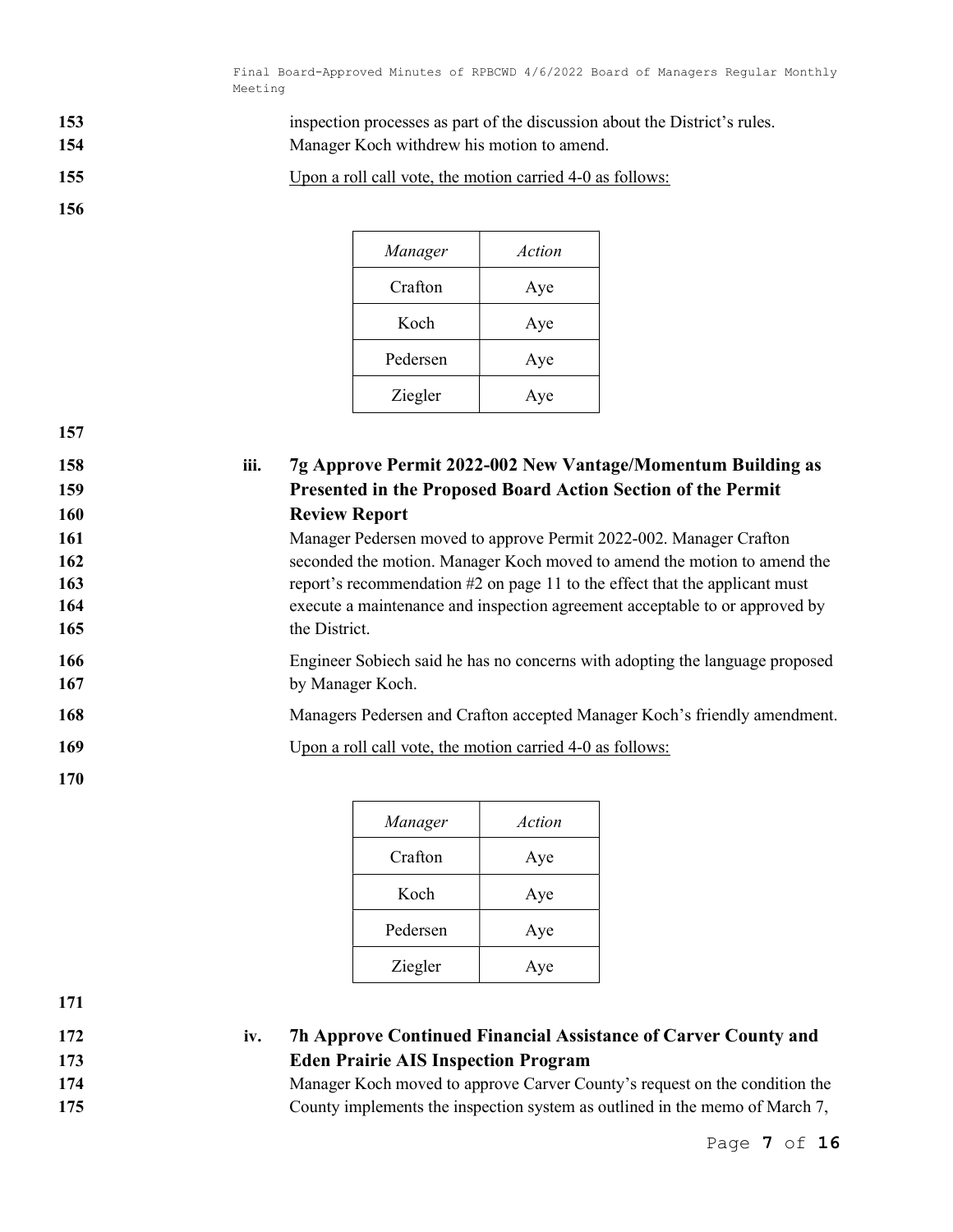| 176 | 2022, and conditionally approve request of Eden Prairie in the amount of    |
|-----|-----------------------------------------------------------------------------|
| 177 | \$32,000 on the condition the City submit a memo outlining their inspection |
| 178 | hours and that they implement that program. Manager Pedersen seconded the   |
| 179 | motion.                                                                     |

- 180 Manager Koch amended his motion to include requiring the District receives a 181 program report from the parties at the end of the year. Manager Pedersen 182 accepted the friendly amendment.
- 183 Attorney Smith said this is an acceptable process. He said in the future, it might 184 be appropriate to adapt the District's cost-share agreement to this AIS cost 185 sharing, so all legal obligations are clear.
- 186 Manager Koch amended his motion to direct Interim Administrator Jeffery, 187 Counsel Smith, and Engineer Sobiech to negotiate an agreement similar to the 188 District's cost-share agreement. Manager Pedersen accepted the friendly 189 amendment.
- 190 Upon a roll call vote, the motion carried 4-0 as follows:
- 191

| Manager  | Action |
|----------|--------|
| Crafton  | Aye    |
| Koch     | Aye    |
| Pedersen | Aye    |
| Ziegler  | Aye    |

| 192                      |                                                                                                                                                                                                                                                          |
|--------------------------|----------------------------------------------------------------------------------------------------------------------------------------------------------------------------------------------------------------------------------------------------------|
| 193<br>194<br>195<br>196 | <b>7i Authorize Distribution of 2021 Annual Report</b><br>$V_{\bullet}$<br>Manager Pedersen moved to authorize the distribution of the 2021 annual<br>report. Manager Crafton seconded the motion. Manager Koch provided his<br>suggestions for changes. |
| 197                      | Manager Koch moved to make changes to the report including having the report                                                                                                                                                                             |
| 198                      | signed by both the Administrator and the Board President and to remove the                                                                                                                                                                               |
| 199                      | land acknowledgment unless the acknowledgement is required by law. He                                                                                                                                                                                    |
| 200                      | asked if the District has legal basis of a court case verifying the land is stolen.                                                                                                                                                                      |
| <b>201</b>               | Manager Crafton opposed the motion and said including the acknowledgement                                                                                                                                                                                |
| <b>202</b>               | was a suggestion she provided to staff and it is happening all over the state and                                                                                                                                                                        |
| 203                      | is a way of reaching out to the tribal nations partners.                                                                                                                                                                                                 |
| 204                      | Manager Koch said the District should focus on having the report contain the                                                                                                                                                                             |
| 205                      | required items. He shared more comments on the report, talked about BWSR's                                                                                                                                                                               |
| <b>206</b>               | checklist, and provided his proposed changes to the report.                                                                                                                                                                                              |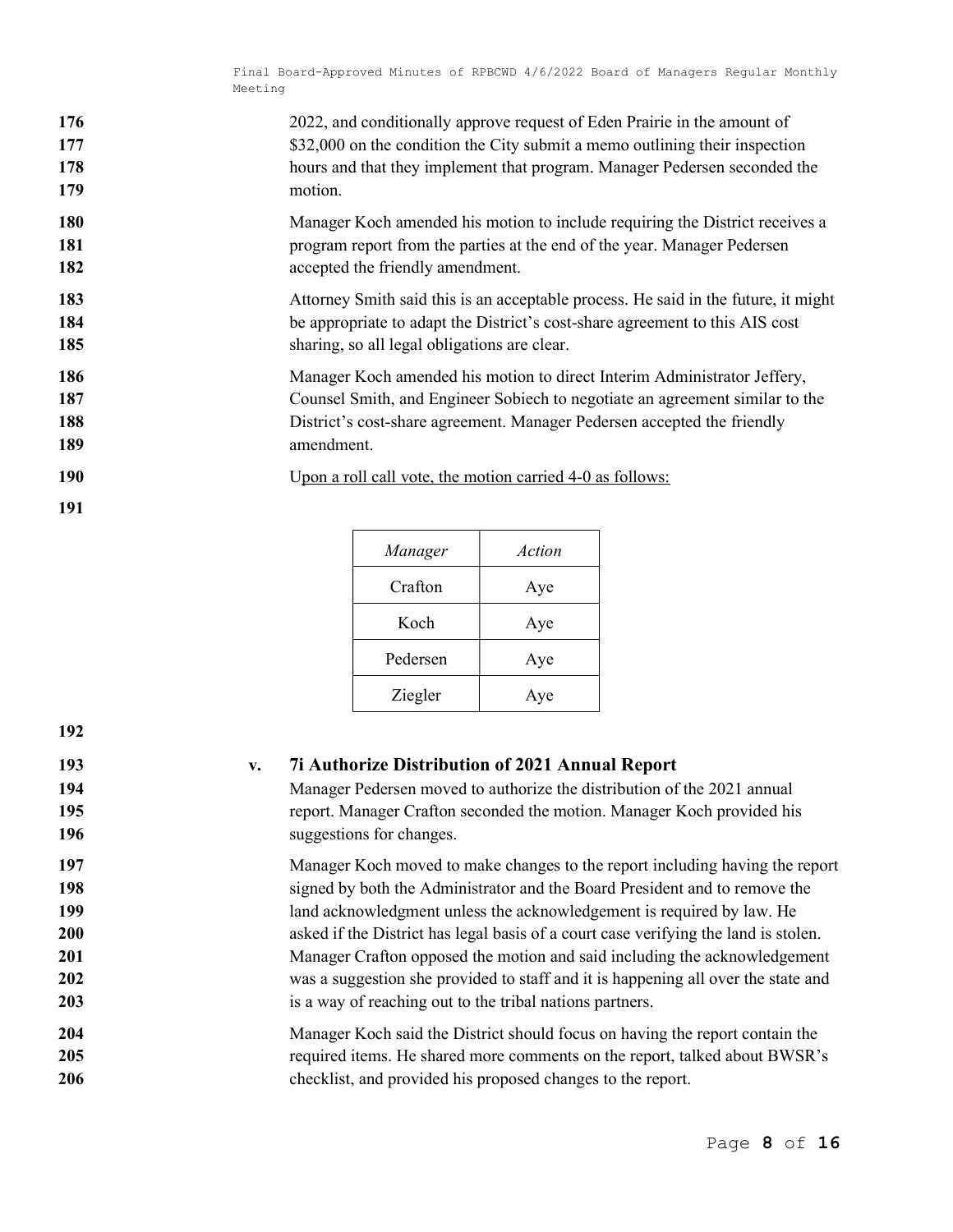207 Manager Koch's motion to amend died due to lack of a second.

208 Upon a roll call vote, the motion carried 3-1 as follows:

| Manager  | Action |
|----------|--------|
| Crafton  | Aye    |
| Koch     | No     |
| Pedersen | Aye    |
| Ziegler  | Aye    |

210

209

## 211 b. Accept February Treasurer's Report

212 Manager Crafton moved to accept the February Treasurer's Report as presented. She 213 stated the report has been reviewed in accordance with the District's internal controls 214 and practices and procedures. Manager Pedersen seconded the motion.

215 Manager Koch remarked his calculations show that two months into the year is 216 **approximately 17% of the total budget. He asked for an explanation of all budget items** 217 that have expended more than 17% to-date and for an assessment on whether those 218 items will be over budget at the end of the year. Manager Koch also commented on the 219 acquisition cost from Granger, and he recommended the District do some shopping 220 because Granger's costs are higher than other sources.

- 221 Treasurer Manager Crafton noted the budget is the District's best estimate of what it is 222 going to spend and what things are going to cost. She said costs are not divided up to a 223 certain percentage each month, as items may be paid earlier or later in the year, and a 224 budget isn't absolute – it's a working document for what the District estimated it would 225 spend for the whole year.
- 226 Interim Administrator Jeffery provided details about some of the line items Manager 227 Koch referenced. Manager Koch stated he is concerned about the anticipated interest 228 income due to low interest rates. Interim Administrator Jeffery suggested revisiting this 229 topic in May or June after the District's funds are all transferred over to the 4M account, 230 and at that point the District could invite the 4M account manager to come speak to the 231 Board specifically about that point.
- 232 Upon a roll call vote, the motion carried 4-0 as follows:
- 233

|  |  |  | Upon a roll call vote, the motion carried 4-0 as follows |  |  |  |
|--|--|--|----------------------------------------------------------|--|--|--|
|  |  |  |                                                          |  |  |  |

| Manager | Action |
|---------|--------|
| Crafton | Aye    |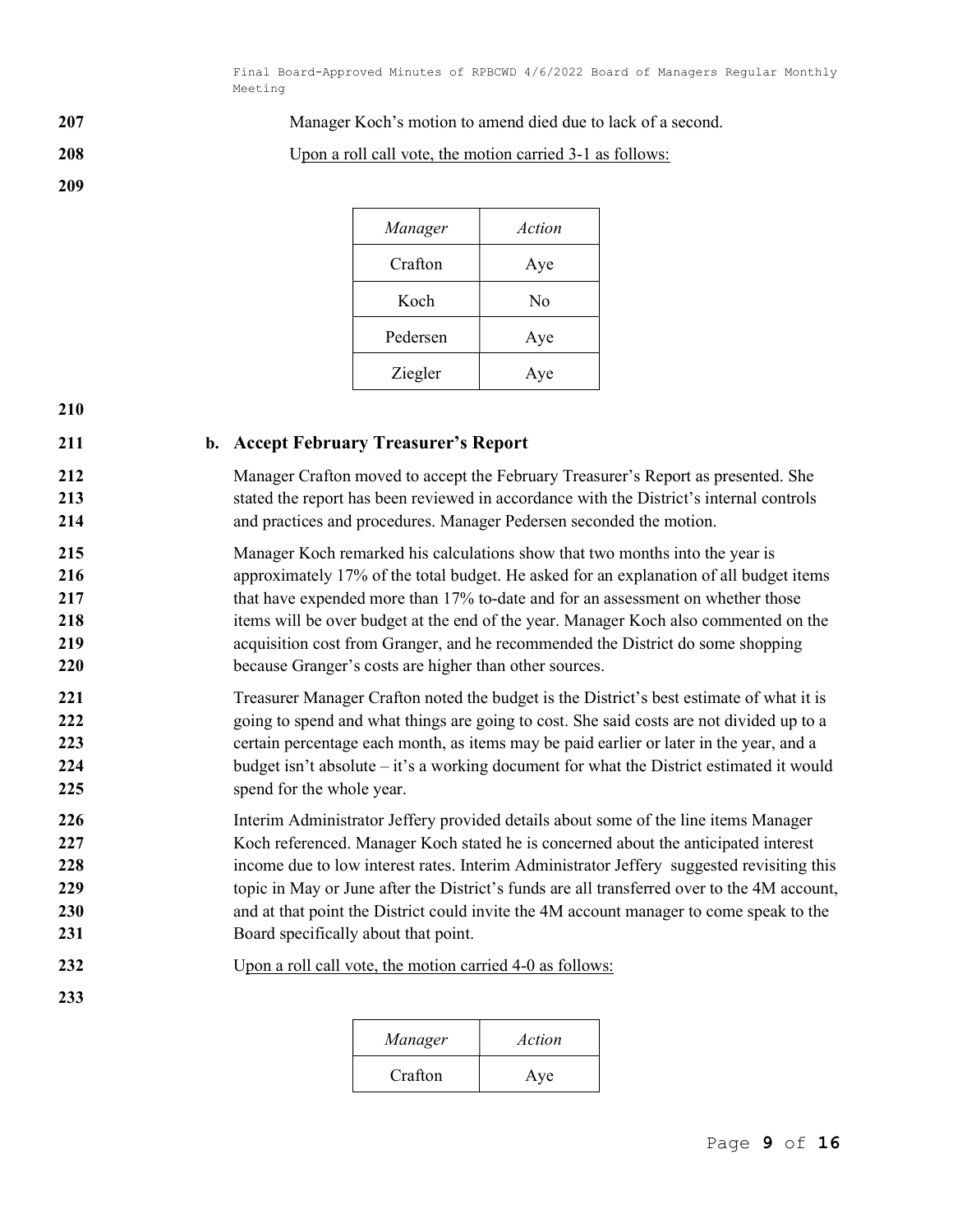| Koch     | Aye |
|----------|-----|
| Pedersen | Aye |
| Ziegler  | Aye |

234

238

## 235 c. Approve Paying of the Bills

236 Manager Crafton moved to approve paying the bills. Manager Pedersen seconded the 237 motion. Upon a roll call vote, the motion carried 4-0 as follows:

| Manager  | Action |
|----------|--------|
| Crafton  | Aye    |
| Koch     | Aye    |
| Pedersen | Aye    |
| Ziegler  | Aye    |

239

# 240 d. Approve Resolution 22-024 to Approve Approach to Gathering Feedback 241 on the Governance Manual

242 Manager Koch said he doesn't think this resolution reflects what he agreed to. Interim 243 Administrator Jeffery shared his screen and displayed Manager Koch's requested 244 **amendments to Resolution 22-024. President Ziegler said first the Board should get an** 245 estimate from staff on how much time it would take for them to do the proposed work, 246 and then the full Board would need to approve the proposed work for staff to review. 247 Attorney Smith commented it isn't a legal requirement of the Board to gather feedback 248 on its governance manual, but the Board is free to solicit such feedback.

249 Manager Koch said he thinks soliciting feedback from District staff and from the public 250 is a best management practice. He said if you care about soil health, he hopes you care 251 about staff health.

President Ziegler suggested moving forward without an actual resolution but by Board consensus that the Board solicits staff feedback, but staff will consider it a low work priority to review the District Governance Manual. He said the review needs to be completed by the end of the year. Manager Ziegler said the Governance Committee is 256 going to try to look at manuals from a couple other watershed districts, and Attorney Smith and staff could make recommendations about which districts.

258 By consensus, the Board agreed to solicit staff feedback on the District's Governance 259 Manual with the understanding it is a low work priority and feedback is voluntary, to 260 hot solicit feedback from the public at this time, and to direct Attorney Smith to see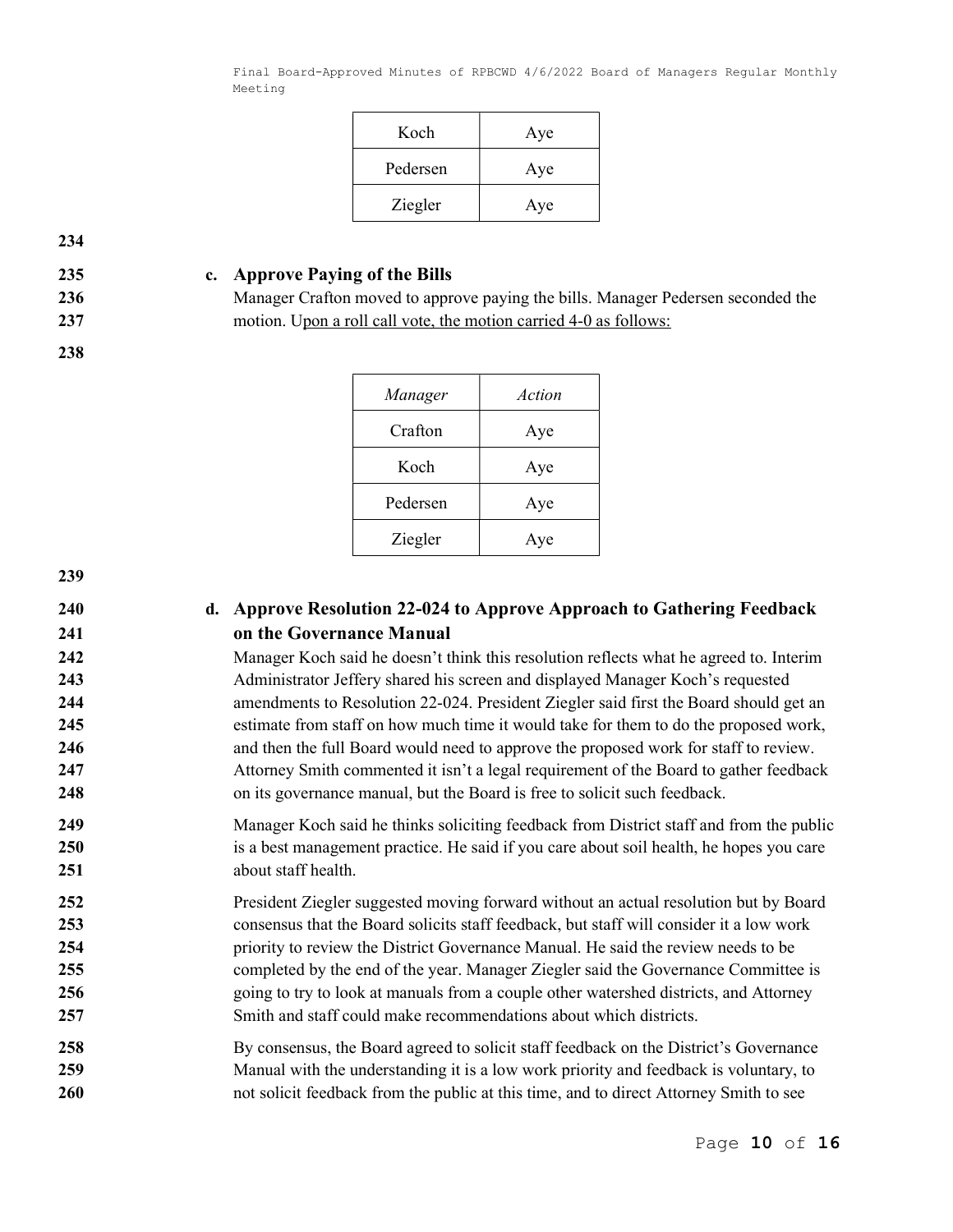261 what he can do to provide the Board with examples of other governance manuals or 262 bylaws as other watersheds agree.

263 Manager Koch said he thinks the District's standing committees should have space on 264 the District website for posting minutes and other documents. Manager Pedersen said 265 she thinks that is low on the District's work priority list and is work that would be done 266 when there is time.

# 268 e. Approve Resolution 22-025 to Authorize Administrator to Enter Agreement 269 with Carver County Soil and Water Conservation District for Technical 270 Services

271 Manager Crafton moved to approve Resolution 22-025 to Authorize the Administrator 272 to Enter into Agreement with Carver County Soil and Water Conservation District for 273 Technical Services. Manager Pedersen seconded the motion. Manager Koch asked for 274 details about the genesis of this agreement. Interim District Administrator Jeffery 275 provided details, talking about the Carver County SWCD's help with the District's 276 stewardship grant program, inspections of large ongoing projects, and other areas of 277 minor work. Manager Crafton spoke about her strong support of this relationship and 278 agreement as it is very cost beneficial and BWSR advocates watershed districts working 279 with SWCDs.

280 Upon a roll call vote, the motion carried 4-0 as follows:

| Manager  | Action |
|----------|--------|
| Crafton  | Aye    |
| Koch     | Aye    |
| Pedersen | Aye    |
| Ziegler  | Aye    |

282

281

267

285 Vegetation

# 283 f. Approve Resolution 22-026 to Authorize Administrator to Enter Agreement 284 with the University of Minnesota for Assessment and Analysis of Aquatic

286 Manager Pedersen moved to approve Resolution 22-026 to Authorize the Administrator 287 to Enter into an Agreement with the University of Minnesota for the Assessment and 288 Analysis of Aquatic Vegetation. Manager Crafton seconded the motion.

289 Manager Koch asked what budget line item this comes out of. Interim Administrator 290 Jeffery said it is its own line item. He explained the budget only covers the first year of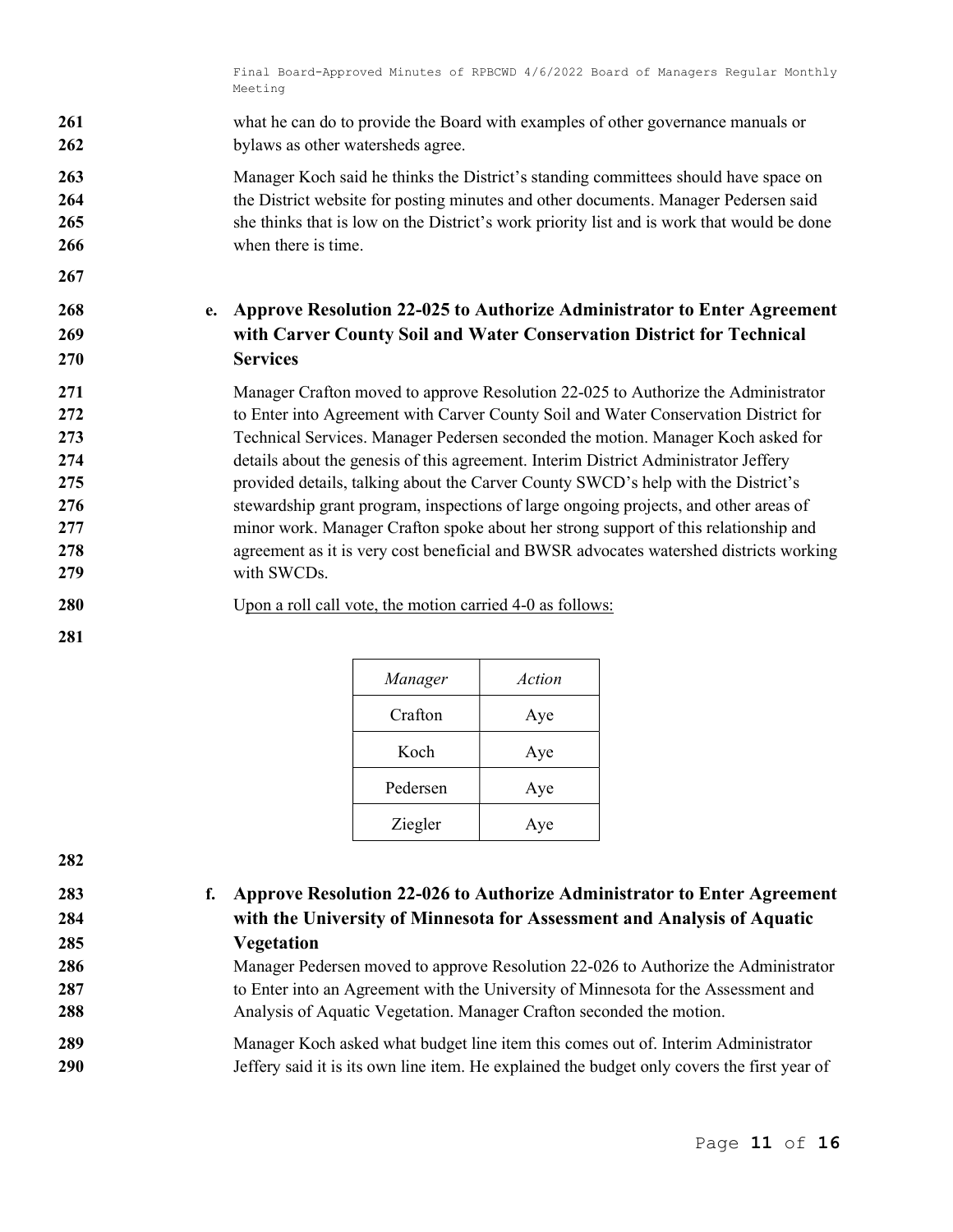| 291 | the two-year project, and the District will need to levy \$50,353 for the second year of |
|-----|------------------------------------------------------------------------------------------|
| 292 | the project.                                                                             |
| 293 | There was discussion about the UMN assessment and analysis as well as the District's     |
| 294 | aquatic vegetation plans.                                                                |
| 295 | Manager Koch made the friendly amendment to the motion to have the District's legal      |
| 296 | counsel consider his recommended revisions to the agreement and make such changes        |
| 297 | as legal counsel deems appropriate to formalize the contract, including adding an        |
| 298 | exhibit.                                                                                 |
| 299 | There was discussion about the lack of an exhibit in the agreement. Interim              |
| 300 | Administrator Jeffery recommended the table become Exhibit A.                            |
| 301 | Manager Koch said this agreement needs to be put into a standard format. Attorney        |
| 302 | Smith said the District does need a clear scope of work and statement of deliverables    |
| 303 | and Legal Counsel should review to make sure Legal Counsel is comfortable with the       |
| 304 | way the information is presented.                                                        |
| 305 | Manager Pedersen and Manager Crafton accepted Manager Koch's friendly                    |
| 306 | amendment.                                                                               |
| 307 | Upon a roll call vote, the motion carried 4-0 as follows:                                |
| 308 |                                                                                          |

| Manager  | Action |
|----------|--------|
| Crafton  | Aye    |
| Koch     | Aye    |
| Pedersen | Aye    |
| Ziegler  | Aye    |

# 311 g. Approve Resolution 22-027 to Authorize Administrator to Enter Agreement/s with PLM for Staring Lake Fluoridone Treatment

Manager Crafton moved to approve Resolution 22-027 to Authorize the Administrator to Enter into Agreement with PLM for staring Lake Fluoridone Treatment. Manager Pedersen seconded the motion.

Manager Koch made the friendly amendment to have Legal Counsel consider Manager Koch's comments about the contract and to include such revisions as Legal Counsel is able to negotiate with PLM.

Managers Crafton and Pedersen accepted Manager Koch's friendly amendment. Upon a 320 roll call vote, the motion carried 4-0 as follows: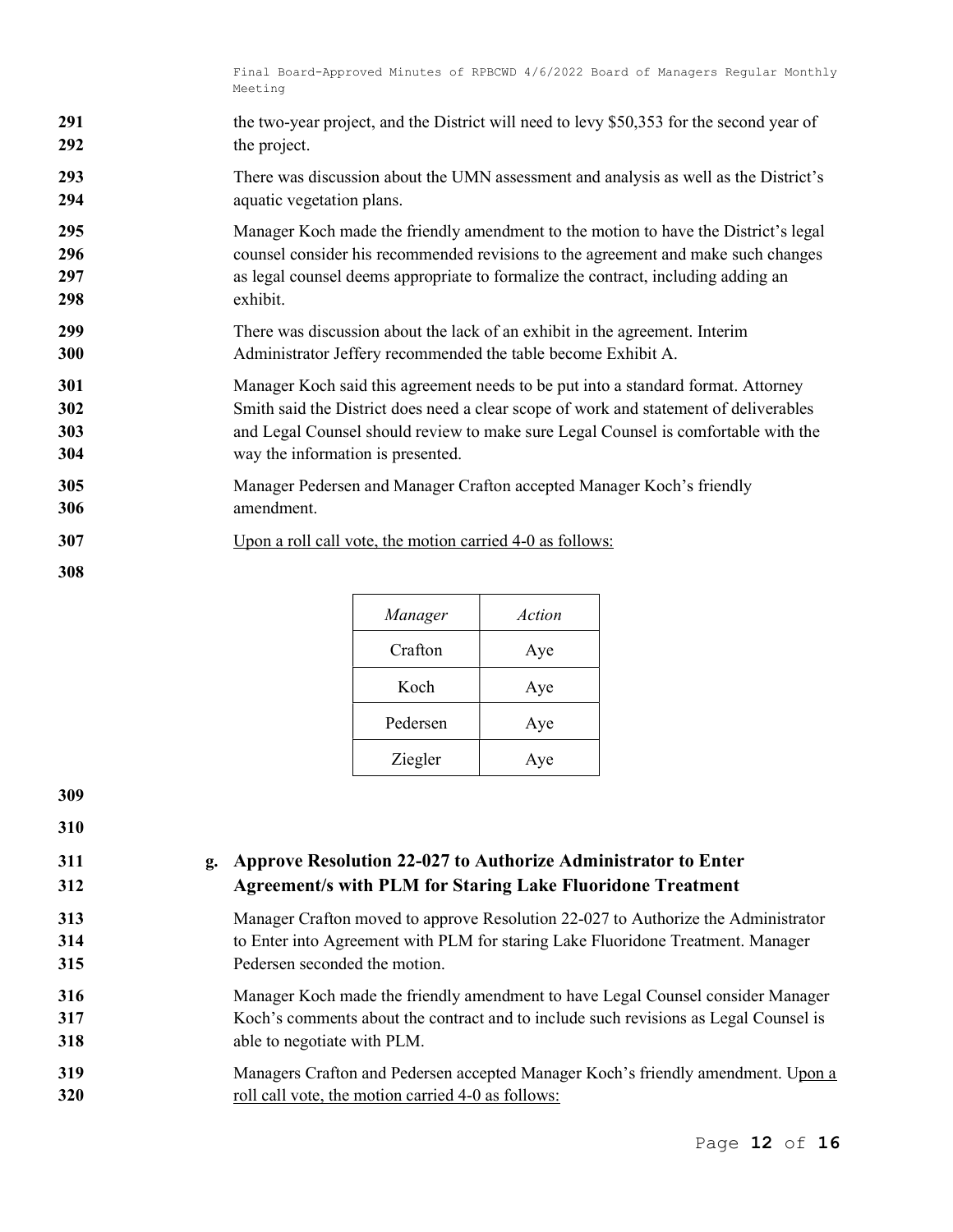| Manager  | Action |
|----------|--------|
| Crafton  | Aye    |
| Koch     | Aye    |
| Pedersen | Aye    |
| Ziegler  | Aye    |

323

# 324 h. Approve Resolution 22-028 to Authorize Administrator to Enter 325 Agreements with PLM for Lake Vegetation Management

# 326 Manager Pedersen moved to approve Resolution 22-028 to Authorize the Administrator 327 to Enter into Agreement with PLM for Lake Vegetation Management. Manager Crafton 328 seconded the motion.

329 Manager Koch made the friendly amendment to have District Legal Counsel consider 330 his comments on the agreement and to include such revisions as Legal Counsel is able 331 to negotiate with PLM.

- 332 Managers Pedersen and Crafton accepted Manager Koch's friendly amendment. Upon a 333 roll call vote, the motion carried 4-0 as follows:
- 334

| Manager  | Action |
|----------|--------|
| Crafton  | Aye    |
| Koch     | Aye    |
| Pedersen | Aye    |
| Ziegler  | Aye    |

335

# 336 i. Approve Resolution 22-031 Green Espel PLLP Request for the Board 337 Approval of Waiver Regarding Retention of Barr

Manager Koch said he is opposed to waiving the conflict of interest. Attorney Smith explained the resolution. Interim Administrator Jeffery and Engineer Sobiech provided more details. Engineer Sobiech pointed out he hasn't had any direct contact with the City of Eden Prairie's legal counsel. Engineer Sobiech described his level of understanding about the situation and the waiver.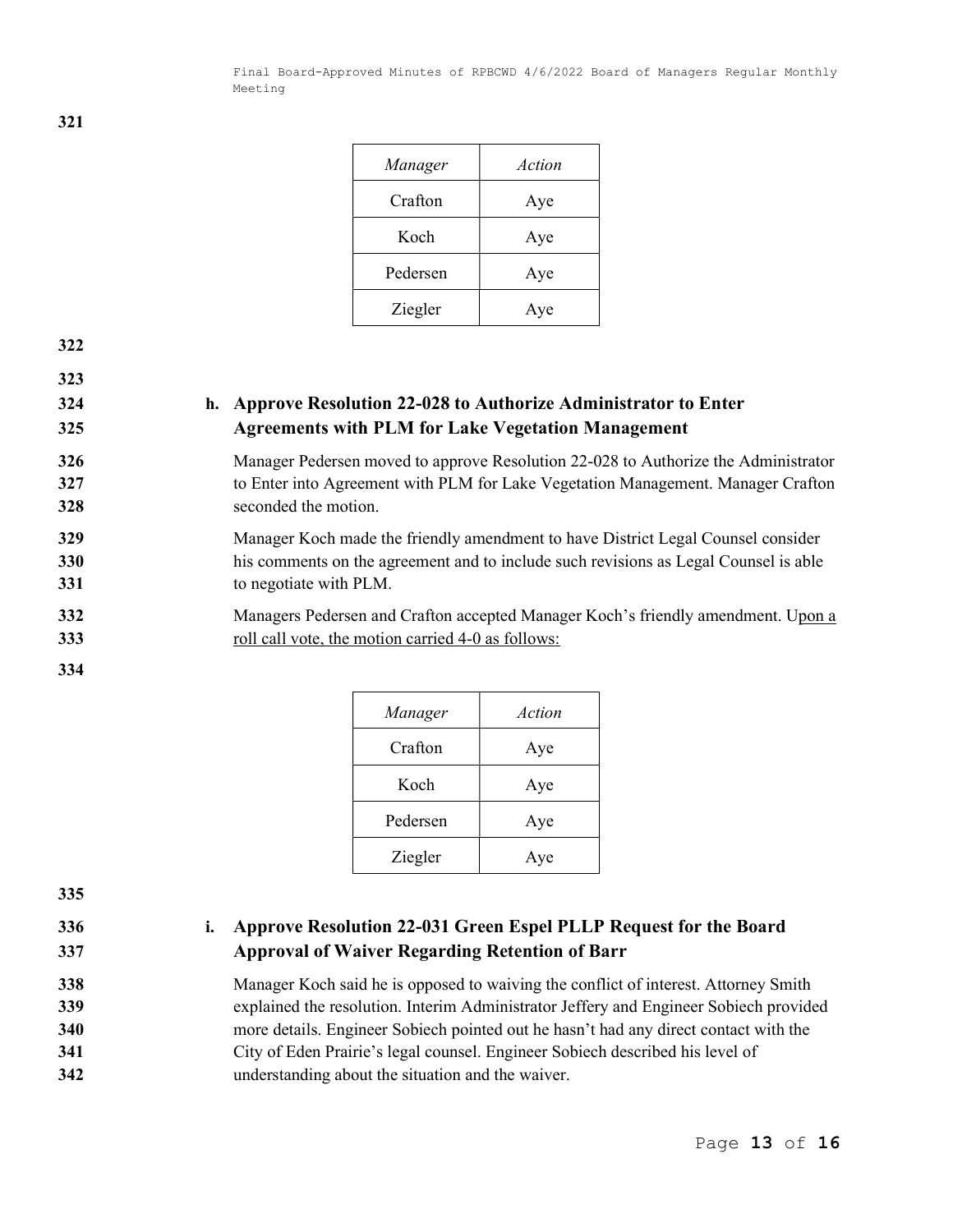- 343 Attorney Smith said he is revising his recommendation, stating if there is this level of 344 caution as expressed by Interim Administrator Jeffery and Engineer Sobiech, he doesn't 345 think it is prudent to waive the conflict of interest.
- 346 Manager Koch moved to resolve the District will decline the invitation to waive the 347 conflict of interest. Manager Pedersen seconded the motion. Upon a roll call vote, the 348 motion carried 4-0 as follows:
- 349

| Manager  | Action |
|----------|--------|
| Crafton  | Aye    |
| Koch     | Aye    |
| Pedersen | Aye    |
| Ziegler  | Aye    |

350

- 351 Manager Koch moved to continue this meeting to 1:00 p.m. on April 18. Manager 352 Pedersen seconded the motion. Manager Koch apologized to Manager Pedersen for his 353 earlier remarks. Manager Pedersen accepted his apology.
- 354 Upon a roll call vote, the motion carried 4-0 as follows:

| Manager  | Action |
|----------|--------|
| Crafton  | Aye    |
| Koch     | Aye    |
| Pedersen | Aye    |
| Ziegler  | Ave    |

| 356 |                |                                                                               |
|-----|----------------|-------------------------------------------------------------------------------|
| 357 |                | At 10:14 p.m. the Board continued the meeting to 1:00 p.m. on April 18, 2022. |
| 358 |                |                                                                               |
| 359 | $\mathbf{i}$ . | <b>Approve Resolution 22-029 for Fund Transfers to Reconcile 2021 Budget</b>  |
| 360 |                | k. Consider Variance Request for Permit 2021-063 Reserve at Autumn Woods      |
| 361 |                | as Related to Floodplain Compensatory Storage                                 |
| 362 | I.             | <b>Consider Exception Request for Permit 2021-063 Reserve at Autumn</b>       |
| 363 |                | <b>Woods as Related to Waterbody Crossing Used for Wetland Restoration</b>    |
|     |                |                                                                               |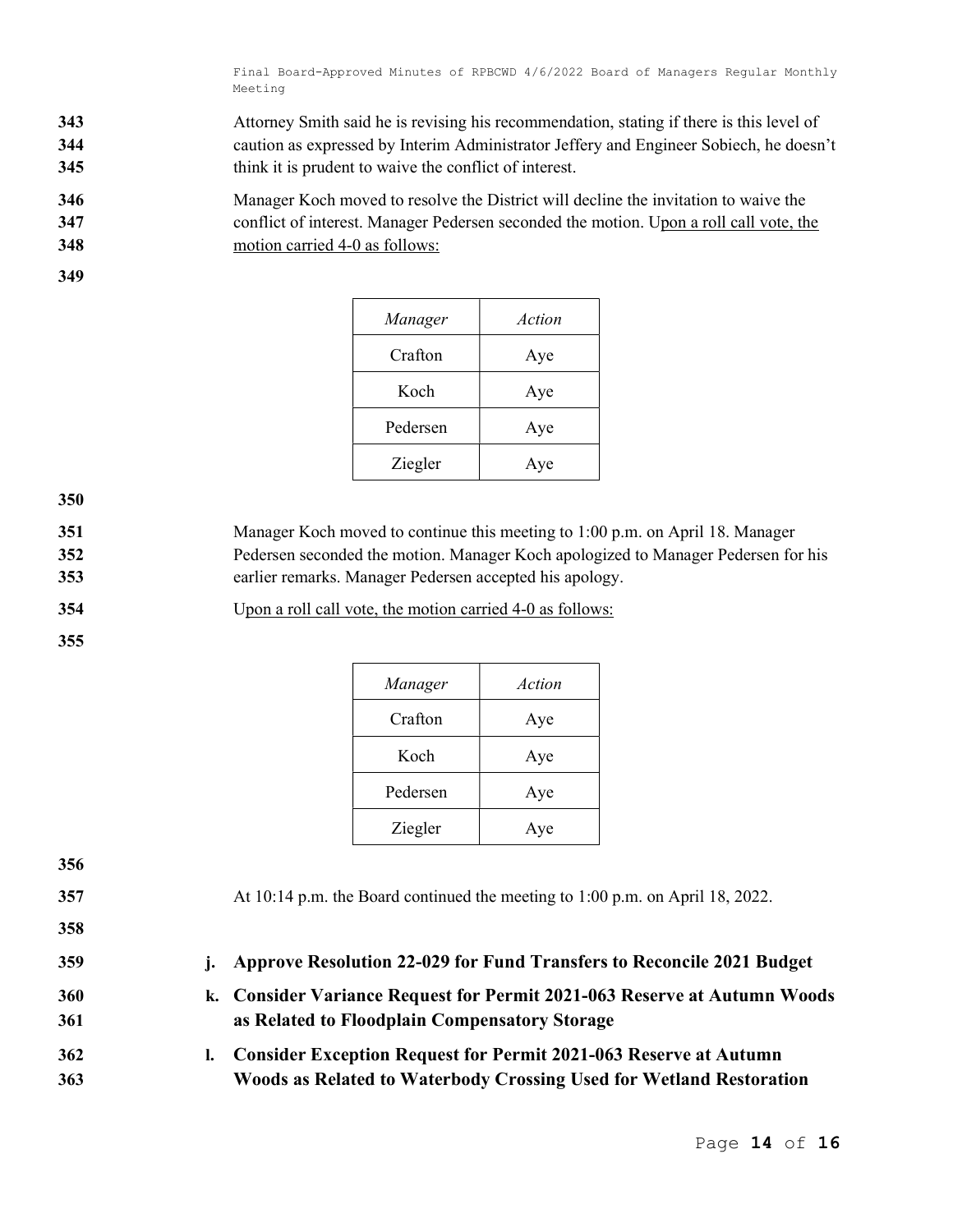| 364<br>365        | m. Approve Permit 2021-063 at Autumn Woods as Presented in the Proposed<br><b>Board Action Section of the Permit Review Report</b>                                                  |
|-------------------|-------------------------------------------------------------------------------------------------------------------------------------------------------------------------------------|
| 366<br>367        | n. Approve Groundwater Conservation Grant Reimbursement Distribution in<br>the Amount of \$25,722.56 to Bloomington Public Works                                                    |
| 368<br>369<br>370 | Approve Resolution 22-030 Authorizing Staff and Engineer to Engage the<br>0.<br>Minnesota Department of Natural Resources n Review of Duck Lake Outlet<br><b>Elevation Decision</b> |
| 371<br>372        | p. Accept Summary of March 24, 2022, Closed Session of the Board of<br><b>Managers</b>                                                                                              |
| 373<br>374        | q. Preliminary Consideration of Hostile Work Environment Allegation<br>(Closed Session)                                                                                             |
| 375               | <b>Authorization to Retain Firm for Hostile Work Environment Investigation</b><br>r.                                                                                                |
| 376<br>377<br>378 | Approval of Resolution 22-032 Authorizing a Cooperative Agreement for<br>S.<br>the Lower MN River Chloride Initiative                                                               |
|                   | 9. Discussion Items                                                                                                                                                                 |
| 379               | <b>Attorney Report</b><br>a.                                                                                                                                                        |
| 380               | <b>Engineer Report</b><br>b.                                                                                                                                                        |
| 381               | c. Administrator Report                                                                                                                                                             |
| 382<br>383        | i. Meeting Format                                                                                                                                                                   |
| 384<br>385        | ii. Draft Report Card                                                                                                                                                               |
| 386               | d. Manager Report                                                                                                                                                                   |
| 387               | <b>Personnel Committee Report</b><br>e.                                                                                                                                             |
| 388               | <b>Governance Committee Report</b><br>f.                                                                                                                                            |
| 389<br>390        | i. March 4th Meeting Summary                                                                                                                                                        |
|                   | <b>10. Informational Items</b>                                                                                                                                                      |
| 391<br>392        |                                                                                                                                                                                     |